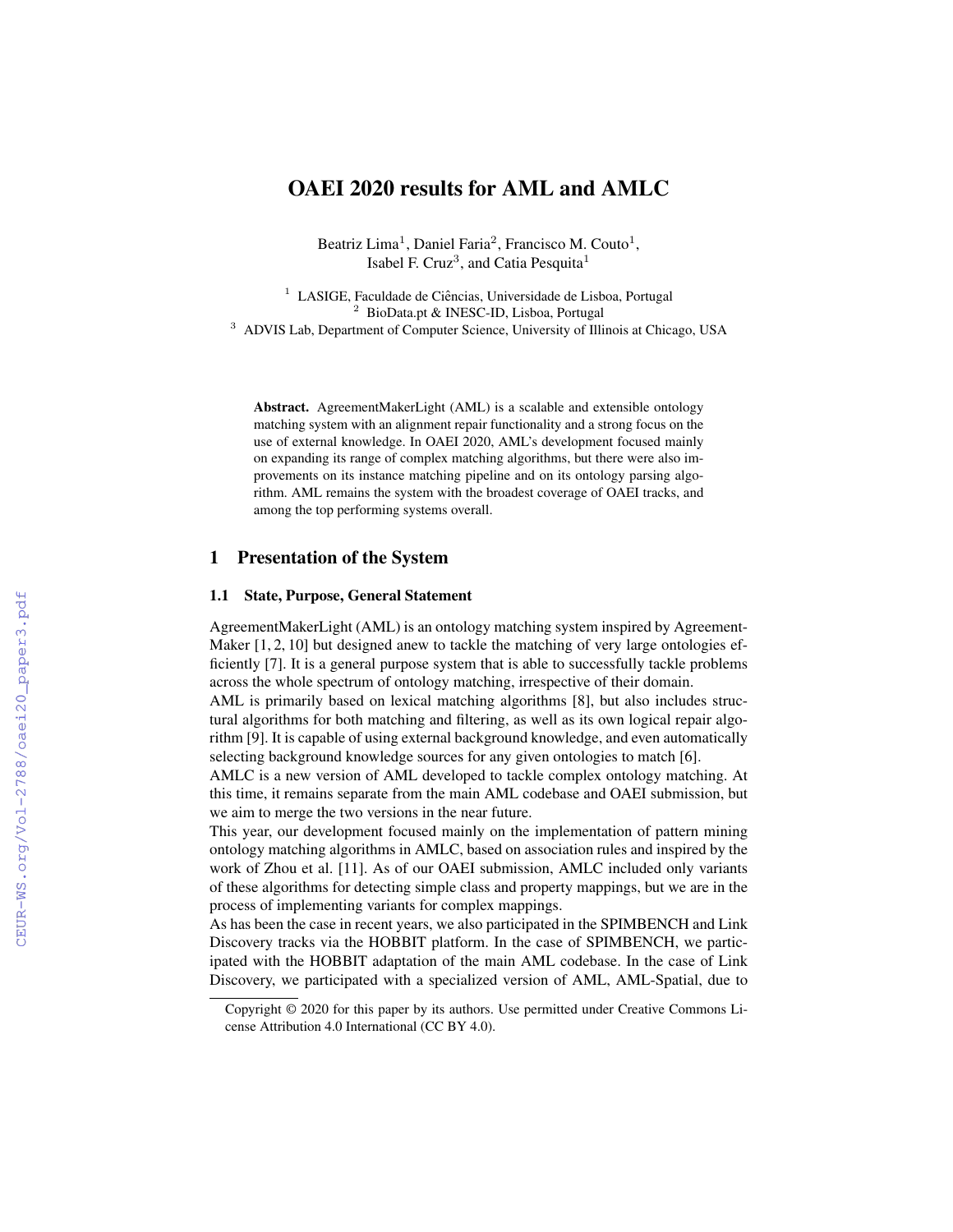the unique characteristics of the matching tasks in this track and to the unavailability of the TBox assertions in the HOBBIT datasets.

#### 1.2 Specific Techniques Used

This section describes only the features of AML that are new for OAEI 2020. It also describes AMLC, a variant of AML tailored to complex matching. For further information on AML's simple matching strategy, please consult AML's original paper [7] as well as the AML OAEI results publications of 2016-2018 [4, 3, 5].

Our main development this year was a modular association rule mining framework for ontology matching, inspired by the work of Zhou et al. [11]. This strategy resembles the common market basket analysis, where we take into account how frequently two entities of different ontologies are related to common instances, given a populated dataset. Our framework features a central association rule mining algorithm implementation that selects patterns (i.e., mappings) based on their confidence and support, and a suite of algorithms devoted to finding individual types of patterns and computing their confidence and support from among the set of instances. As of the OAEI submission we had implemented only algorithms for detecting simple class and property mappings, but we are in the process of implementing algorithms for each type of complex mapping.

### 1.3 Adaptations Made for the Evaluation

As has been the case in recent OAEI editions, the Link Discovery submission of AML is adapted to these particular tasks and datasets, as their specificities (namely the absence of a Tbox) demand a dedicated submission. The same is also true to some extent of AML's Complex Matching submission.

As usual, our submission included precomputed dictionaries with translations, to circumvent Microsoft<sup>(R)</sup> Translator's query limit.

#### 1.4 Link to the System and Parameters File

AML is an open source ontology matching system and is available through GitHub: https://github.com/AgreementMakerLight.

# 2 Results

AML's OAEI 2020 results are summarized in Table 1 and discussed in the following subsections.

#### 2.1 Anatomy

AML had a 0.7% increase in precision and a 0.9% decrease in recall, resulting in a 0.2% decrease in F-measure, in comparison with its performance in recent years. These differences are an unexpected consequence of minor changes in AML's general configuration.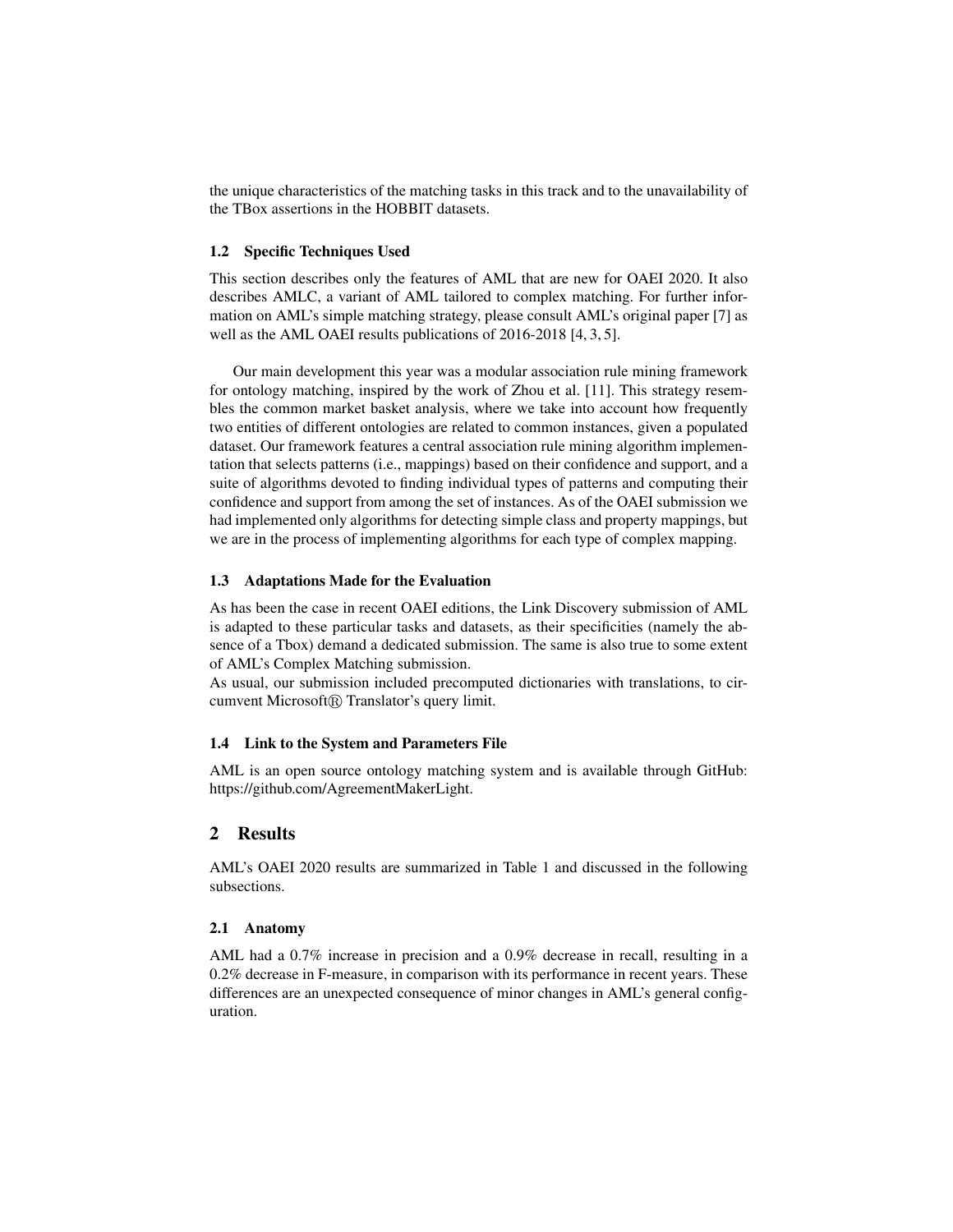| Task                        | <b>Precision</b>            | Recall/<br>Coverage | <b>F-measure</b> | Run<br>time(s) | Rank <sup>1</sup>        |  |  |  |  |  |
|-----------------------------|-----------------------------|---------------------|------------------|----------------|--------------------------|--|--|--|--|--|
| - Anatomy -                 |                             |                     |                  |                |                          |  |  |  |  |  |
| Mouse-Human                 | 0.956                       | 0.927               | 0.941            | 29             | 1                        |  |  |  |  |  |
| Biodiversity & Ecology -    |                             |                     |                  |                |                          |  |  |  |  |  |
| FLOPO-PTO                   | 0.766                       | 0.820               | 0.792            | 53.7           | 3                        |  |  |  |  |  |
| <b>ENVO-SWEET</b>           | 0.810                       | 0.927               | 0.865            | 38.8           | $\mathbf{1}$             |  |  |  |  |  |
| ANAEETHES-GEMET             | 0.976                       | 0.764               | 0.857            | 4.2            | 3                        |  |  |  |  |  |
| AGROVOC-NALT                | 0.955                       | 0.835               | 0.890            | 139.5          | 1 <sup>a</sup>           |  |  |  |  |  |
| Complex -                   |                             |                     |                  |                |                          |  |  |  |  |  |
| Conference                  | 0.31                        | 0.37                | 0.34             |                | $1^a$                    |  |  |  |  |  |
| <b>Populated Conference</b> | $0.23 - 0.51$ $0.26 - 0.31$ |                     | N/A              |                | N/A                      |  |  |  |  |  |
| Hydrography                 | 0.45                        | 0.05                | 0.10             |                | $1^b$                    |  |  |  |  |  |
| Geolink                     | 0.50                        | 0.23                | 0.32             |                | 2                        |  |  |  |  |  |
| <b>Populated Geolink</b>    | 0.50                        | 0.23                | 0.32             |                | $\overline{\mathcal{L}}$ |  |  |  |  |  |
| Populated Enslaved          | 0.73                        | 0.28                | 0.40             |                | 1                        |  |  |  |  |  |
| Taxon                       | $0.19 - 0.40$               | $\overline{0}$      | N/A              |                | N/A                      |  |  |  |  |  |
|                             |                             | Conference          |                  |                |                          |  |  |  |  |  |
| OntoFarm (ra1-M3)           | 0.84                        | 0.66                | 0.74             |                | 1                        |  |  |  |  |  |
| OntoFarm (ra2-M3)           | 0.82                        | 0.61                | 0.70             |                | $\mathbf{1}$             |  |  |  |  |  |
| OntoFarm (rar2-M3)          | 0.78                        | 0.62                | 0.69             |                | 2                        |  |  |  |  |  |
| OntoFarm (Discrete)         | 0.79                        | 0.77                | 0.78             |                | $\mathbf{1}$             |  |  |  |  |  |
| OntoFarm (Continuous)       | 0.80                        | 0.74                | 0.77             |                | 1                        |  |  |  |  |  |
| DBpedia-OntoFarm            | 0.48                        | 0.67                | 0.56             |                | $\mathbf{1}$             |  |  |  |  |  |
| Disease & Phenotype         |                             |                     |                  |                |                          |  |  |  |  |  |
| HP-MP                       | 0.910                       | 0.79                | 0.816            | 102            | 3                        |  |  |  |  |  |
| DOID-ORDO                   | 0.682                       | 0.834               | 0.750            | 200            | $\overline{2}$           |  |  |  |  |  |
| - Interactive Matching      |                             |                     |                  |                |                          |  |  |  |  |  |
| Anatomy (error 0.0)         | 0.972                       | 0.933               | 0.952            | 37.3           | $\mathbf{1}$             |  |  |  |  |  |
| Anatomy (error 0.1)         | 0.962                       | 0.929               | 0.945            | 37.5           | 1                        |  |  |  |  |  |
| Anatomy (error 0.2)         | 0.951                       | 0.928               | 0.939            | 37.4           | $\mathbf{1}$             |  |  |  |  |  |
| Anatomy (error 0.3)         | 0.942                       | 0.924               | 0.933            | 37.2           | $\mathbf{1}$             |  |  |  |  |  |
| Conference (error 0.0)      | 0.91                        | 0.698               | 0.79             | 30.1           | $\overline{c}$           |  |  |  |  |  |
| Conference (error 0.1)      | 0.843                       | 0.682               | 0.754            | 30             | $\mathbf{1}$             |  |  |  |  |  |
| Conference (error 0.2)      | 0.777                       | 0.677               | 0.723            | 30.3           | $\mathbf{1}$             |  |  |  |  |  |
| Conference (error 0.3)      | 0.721                       | 0.65                | 0.684            | 30.5           | 1                        |  |  |  |  |  |
| Knowledge Graph -           |                             |                     |                  |                |                          |  |  |  |  |  |
| Aggregate (class)           | 0.98                        | 0.81                | 0.89             |                | 1                        |  |  |  |  |  |
| Aggregate (property)        | 0.92                        | 0.57                | 0.70             |                | 6                        |  |  |  |  |  |
| Aggregate (instance)        | 0.90                        | 0.80                | 0.85             |                | $3^b$                    |  |  |  |  |  |
| Aggregate (all)             | 0.90                        | 0.80                | 0.85             | 3055           | $3^b$                    |  |  |  |  |  |
| Large Biomedical Ontologies |                             |                     |                  |                |                          |  |  |  |  |  |
| FMA-NCI small               | 0.958                       | 0.91                | 0.933            | 38             | 1                        |  |  |  |  |  |

Table 1: Summary of OAEI 2020 results for AML and AMLC.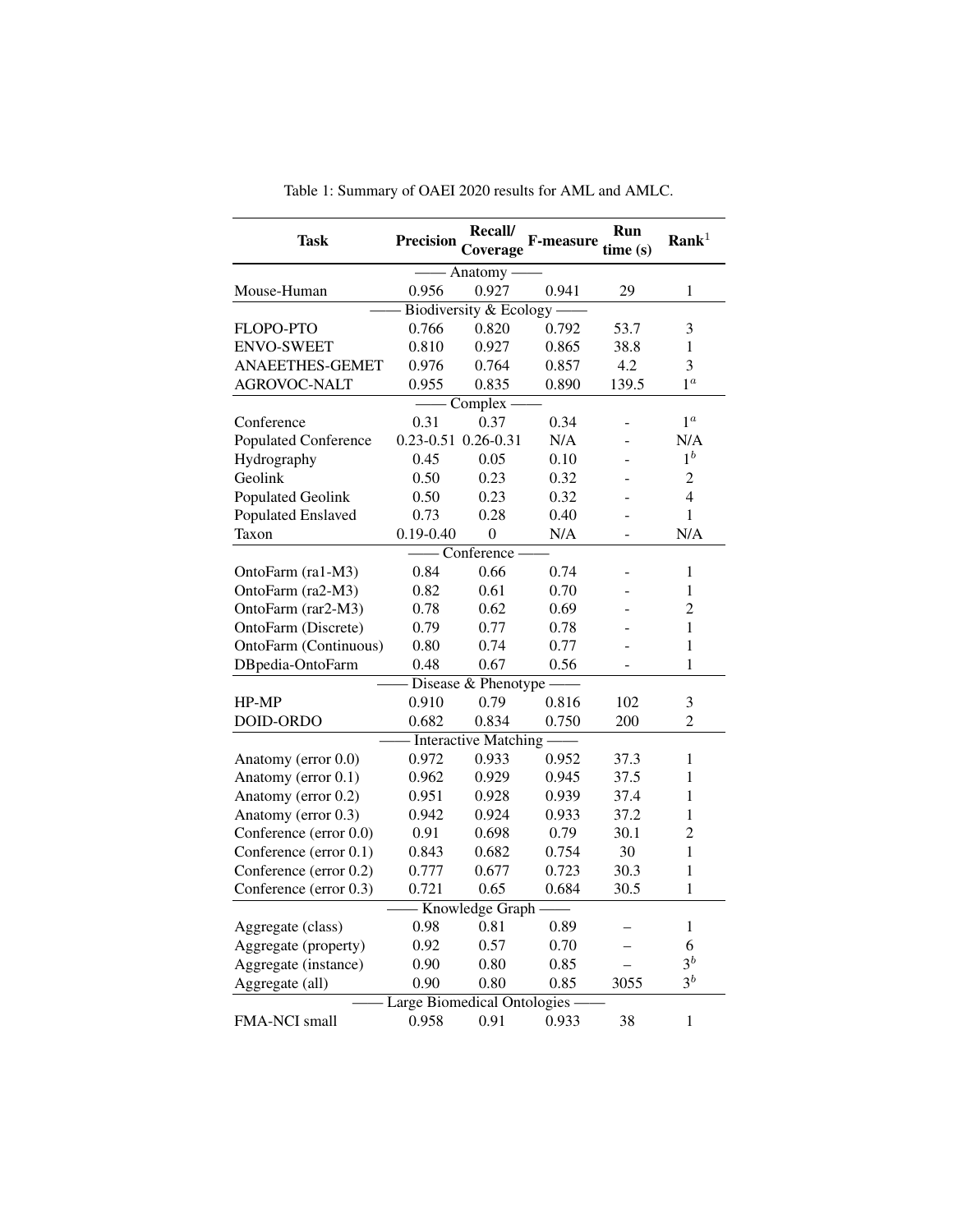| <b>FMA-NCI</b> whole                  | 0.806 | 0.881 | 0.842 | 82    |                |  |  |  |  |  |
|---------------------------------------|-------|-------|-------|-------|----------------|--|--|--|--|--|
| <b>FMA-SNOMED</b> small               | 0.923 | 0.762 | 0.835 | 101   |                |  |  |  |  |  |
| <b>FMA-SNOMED</b> whole               | 0.685 | 0.710 | 0.697 | 181   | 3              |  |  |  |  |  |
| SNOMED-NCI small                      | 0.906 | 0.746 | 0.818 | 629   |                |  |  |  |  |  |
| SNOMED-NCI whole                      | 0.862 | 0.687 | 0.765 | 381   |                |  |  |  |  |  |
| — Link Discovery -                    |       |       |       |       |                |  |  |  |  |  |
| Spatial (mainbox)                     | 1.0   | 1.0   | 1.0   | 11172 | 1 <sup>b</sup> |  |  |  |  |  |
| Multifarm -                           |       |       |       |       |                |  |  |  |  |  |
| Different Ontologies                  | 0.72  | 0.35  | 0.47  | 170   |                |  |  |  |  |  |
| Same Ontologies                       | 0.94  | 0.28  | 0.17  |       | 2              |  |  |  |  |  |
| <b>SPIMBENCH</b>                      |       |       |       |       |                |  |  |  |  |  |
| SPIMBENCH (mainbox)                   | 0.839 | 0.884 | 0.860 | 38772 | 4              |  |  |  |  |  |
| <u>ь</u><br>.<br>. .<br>$\sim$<br>. . |       |       |       |       |                |  |  |  |  |  |

<sup>1</sup> according to F-measure;  $\alpha$  only system with results;  $\alpha$  tied with other systems

### 2.2 Biodiversity and Ecology

AML improved its results on both the FLOPO-PTO and the ENVO-SWEET tasks in comparison with last year. It was surpassed by two versions of LogMap on the FLOPO-PTO task, but remained the best performing system in the ENVO-SWEET task. With respect to the new tasks, AML ranked third in the ANAEETHES-GEMET task, and was the only system able to produce results in the AGROVOC-NALT task.

#### 2.3 Complex Matching

AMLC was one of three tools able to generate complex correspondences, and the only tool able to produce results in the (non-populated) Conference task, which uses the simple reference alignment as input. While its performance was among the best in most tasks, it remains mediocre in comparison with its performance in simple matching tasks, underpinning the fact that there is much room for improvement in complex ontology matching.

We unfortunately were unable to finish implementing the suite of pattern mining algorithms for complex ontology matching in time for this OAEI edition, which likely would have improved AML's performance substantially in populated complex tasks.

#### 2.4 Conference

AML had the exact same results as in recent years, with F1-measures of 74% according to the full reference alignment (ra1), 70% according to the extended reference alignment (ra2), 78% according to the discrete uncertain reference alignment, and 77% according to the continuous one, ranking first in all four evaluation variants. It ranked second in the evaluation with the violation free version of the extended reference alignment (rar2), likely because AML's repair algorithm deliberately does not address conservativity violations, as we do not subscribe to conservativity as a guiding principle in ontology matching.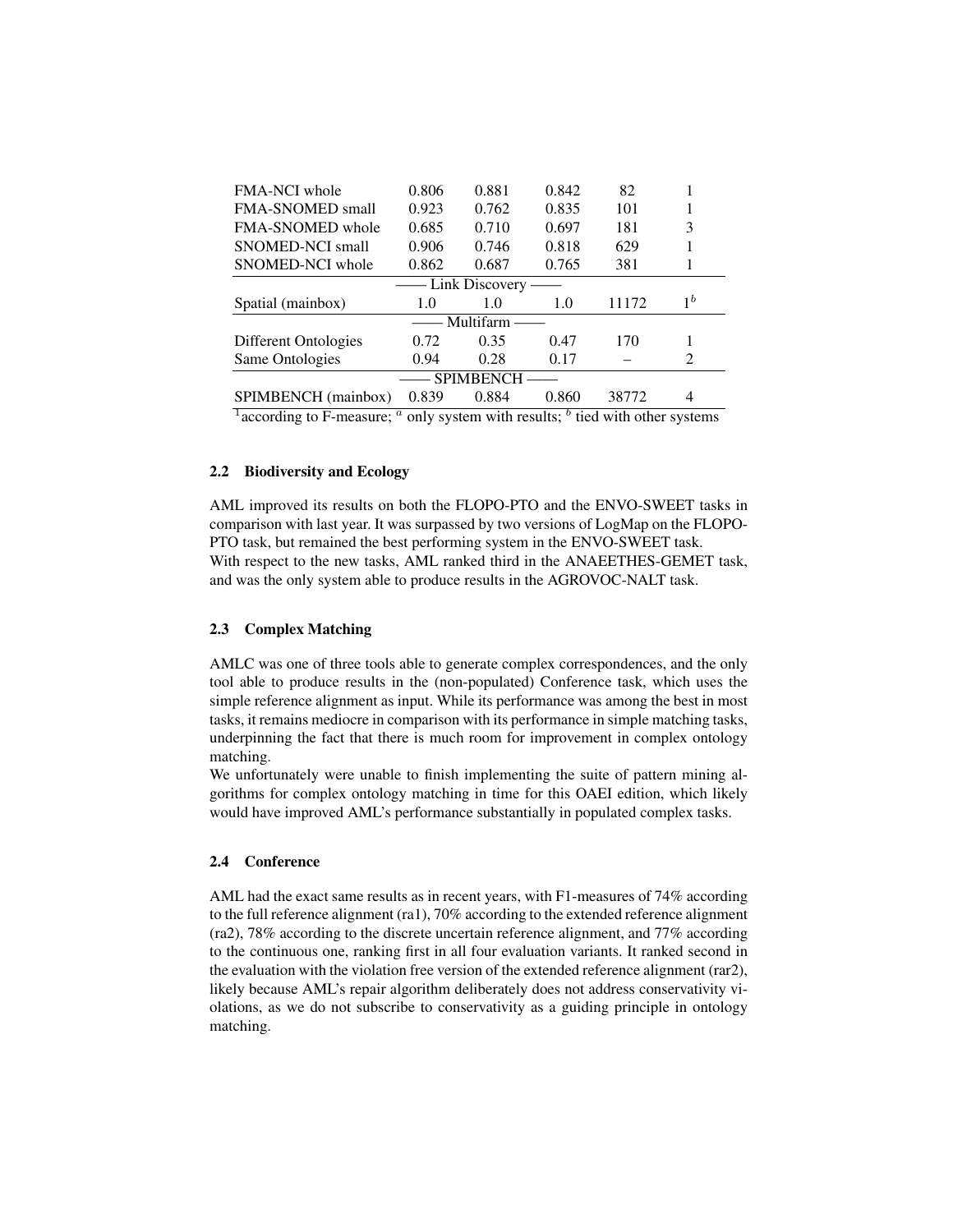AML was one of only five systems able to participate in a new unannounced task consisting in matching the DBpedia to the OntoFarm ontologies, and had the highest Fmeasure among those five.

### 2.5 Disease and Phenotype

AML ranked it third and second in F-measure in the HP-MP and DOID-ORDO tasks, respectively. However, as has been the trend, AML was one of the systems with the highest number of unique mappings (i.e., mappings not proposed by any other system). Since the evaluation in this track is based on a 3-vote consensus alignment, rather than a true reference alignment, and unique mappings are not otherwise assessed, this severely affects AML's evaluation, making its results below average in comparison with other biomedical matching tasks.

# 2.6 Interactive Matching

AML had a lower performance than last year in the Anatomy track, undoubtedly tied to its change in performance in the non-interactive version of the track. Its results in the Conference track remained the same. Overall it remains the interactive system that is the least impacted by the oracle errors.

# 2.7 Large Biomedical Ontologies

AML's performance in this track was similar to last year's, but with decimal increases in F-measure across all tasks, likely due to the same changes that affected its performance in the Anatomy track. It remains the best performing system in five out of the six tasks.

### 2.8 Knowledge Graph

Contrarily to last year, AML was able to complete all of the five tasks in a timely manner, having a global F-measure of 0.85, which ranked it third overall. It had the best performance in matching classes.

#### 2.9 Link Discovery

As in previous years, AML and all other participants produced a perfect result (100% F-measure) in the Spatial track. AML had the highest run time among participating systems, though this was not true in all tasks.

#### 2.10 Multifarm

AML's results were slightly better than last years', with a 2% increase in F-measure in the different ontologies modality and a 1% increase in the same ontologies modality. These differences are due to correcting a minor configuration problem when using AML's word-matching algorithm in a multilingual setting.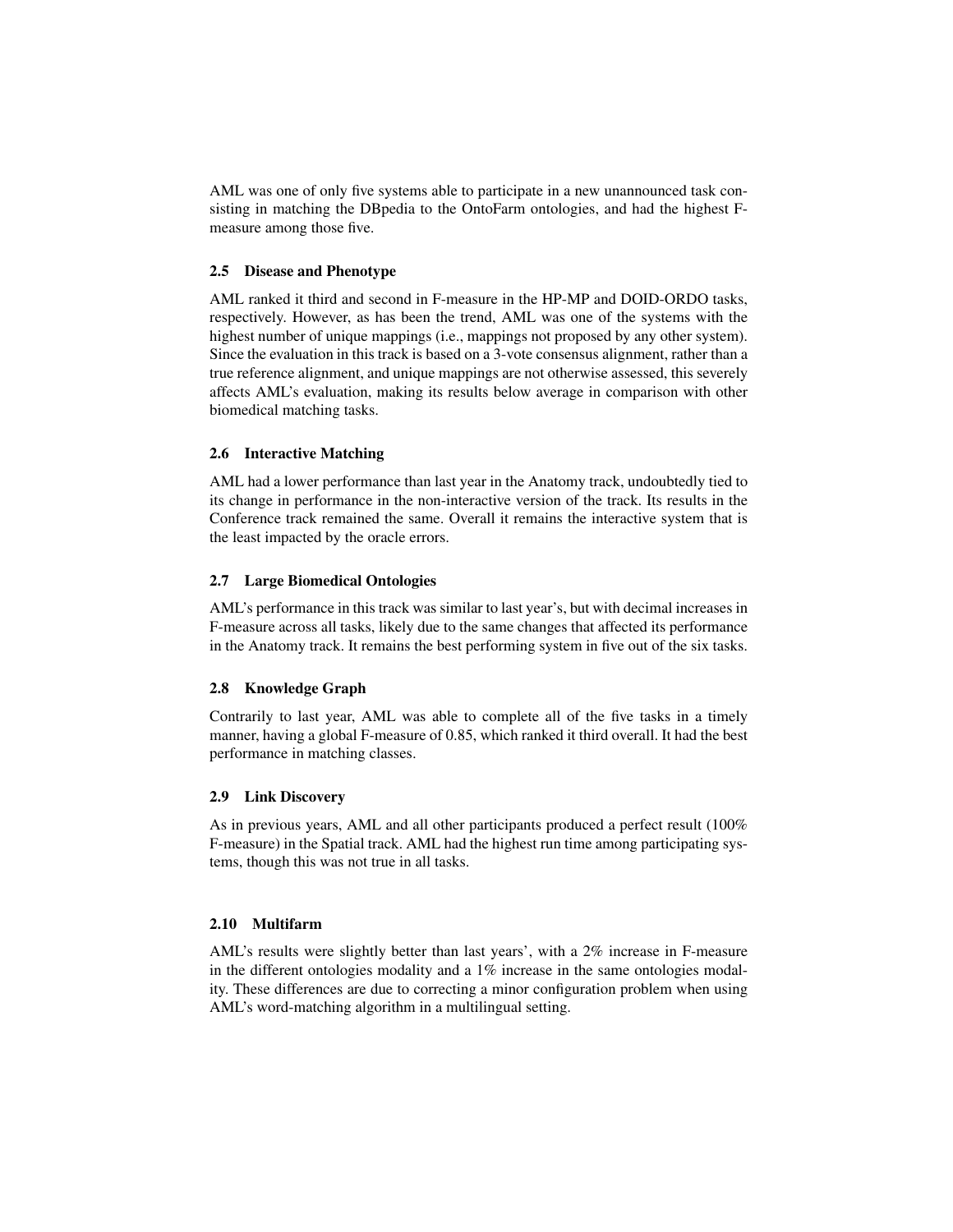# 2.11 SPIMBENCH

AML obtained the same results as last year, with an F-measure of 86%, which ranked it fourth.

# 3 General Comments on the Results

In 2020, AML was once again the system that tackled the most OAEI tracks and datasets, and maintained its status as one of best performing and broadest matching systems competing in the OAEI.

Nonetheless, there is still some work to be done in terms of complex matching, in order to be able to provide more robust results. We will strive to refine and improve AML's complex matching pipeline, particularly by upgrading our association rule based approach.

# 4 Conclusions

Like in recent years, AML was the matching system that participated in the most OAEI tracks and datasets, and it was among the top performing systems in most of them. AML's performance was very similar to those of recent years in any of the long-standing OAEI tracks, as most of our development effort went into tackling new challenges, such as pattern mining approaches for complex matching.

Complex matching remains one of the biggest challenges in ontology matching, and will remain the main focus of AML's development in the near future.

# Acknowledgments

DF was funded by the Portuguese FCT Grant 22231 BioData.pt (co-financed by FEDER). CP and BL are supported by FCT through project SMILAX (PTDC/EEI-ESS/4633/2014), and the LASIGE Research Unit (UIDB/00408/2020 and UIDP/00408/2020).

FMC was also funded by PTDC/CCI-BIO/28685/2017. The research of IFC was partially funded by NSF award III-1618126 and by NIGMS-NIH award R01GM125943.

# References

- 1. I. F. Cruz, F. Palandri Antonelli, and C. Stroe. AgreementMaker: Efficient Matching for Large Real-World Schemas and Ontologies. *PVLDB*, 2(2):1586–1589, 2009.
- 2. I. F. Cruz, C. Stroe, F. Caimi, A. Fabiani, C. Pesquita, F. M. Couto, and M. Palmonari. Using AgreementMaker to Align Ontologies for OAEI 2011. In *ISWC International Workshop on Ontology Matching (OM)*, volume 814 of *CEUR Workshop Proceedings*, pages 114–121. CEUR-WS.org, 2011.